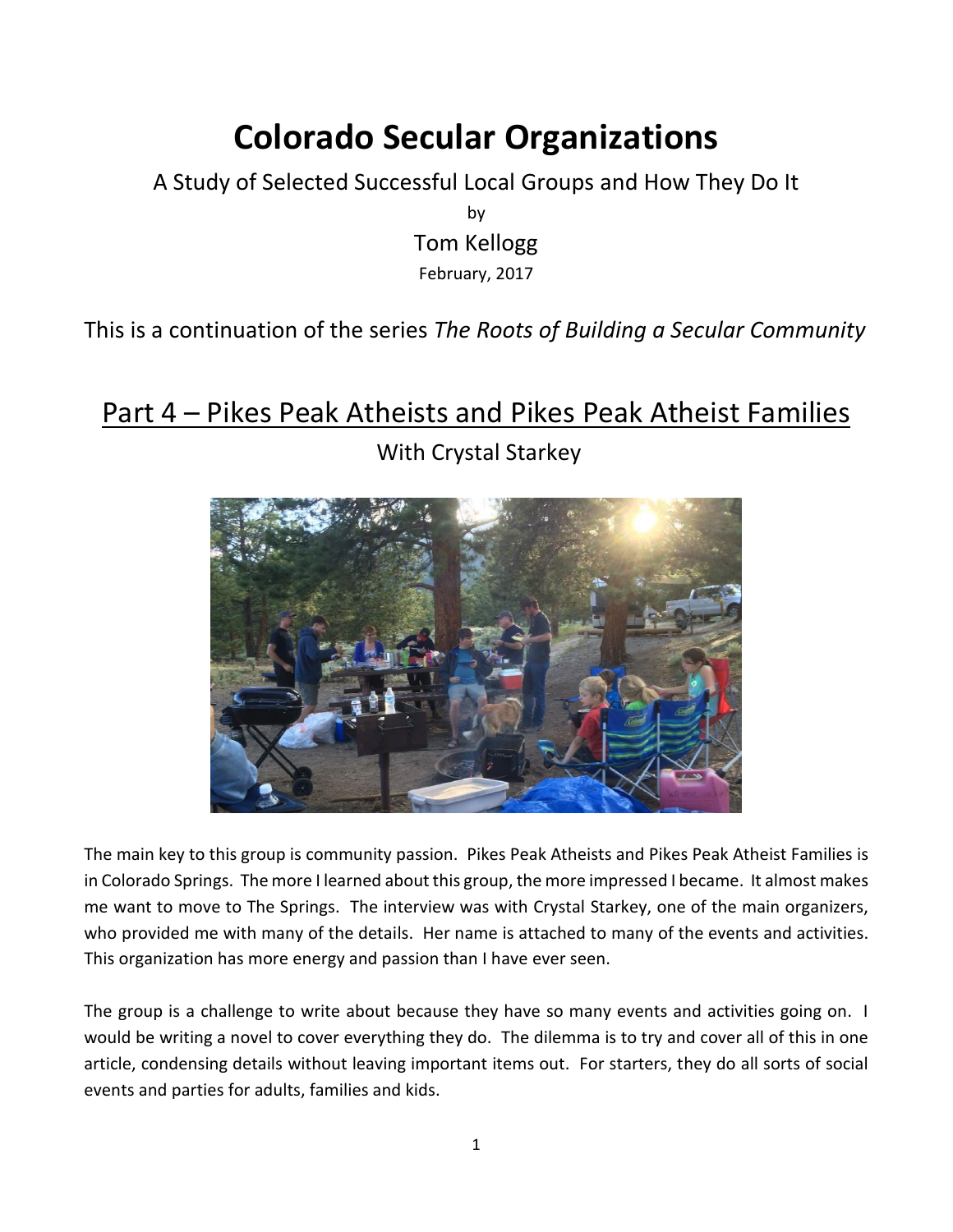Activism and outreach programs they do are amazing, helping the needy with food and necessities, homeless youth and families, domestic violence victims, and other human rights causes. They also help abused and abandoned animals, and they have adopted a 2-mile section of a creek to take care of with regular trash clean-up events. They are a member of the Foundation Beyond Belief's Beyond Belief Network (BBN), and received honors as BBN's 2014 Rookie Team of the Year.



**The group was started in 2011** by a few atheist parents. They first started out as a secret Facebook page, since Colorado Springs is extremely religious. It grew into Pikes Peak Atheist Families on Meetup, with Crystal taking over the reins in 2013. A leadership team was added in 2014, as well as the more adult-focused Pikes Peak Atheists. Eventually, the two groups merged together as Pikes Peak Atheists and Pikes Peak Atheist Families. A Meetup page and Facebook page are now their main communication tools. There is not yet a website.

The organizational structure is informal. There is no board of directors. A 9 member leadership team meets periodically. As of December 29<sup>th</sup>, 2016, there were 524 members on Meetup and 396 on Facebook, although many members are on both places. These are the only counts known because there are no official members and no dues are collected. Events are funded by individuals pitching in. Most gatherings are held at people's homes or at public locations such as restaurants. There are family potlucks that include bringing food to share and bringing your own liquor (for the adults).

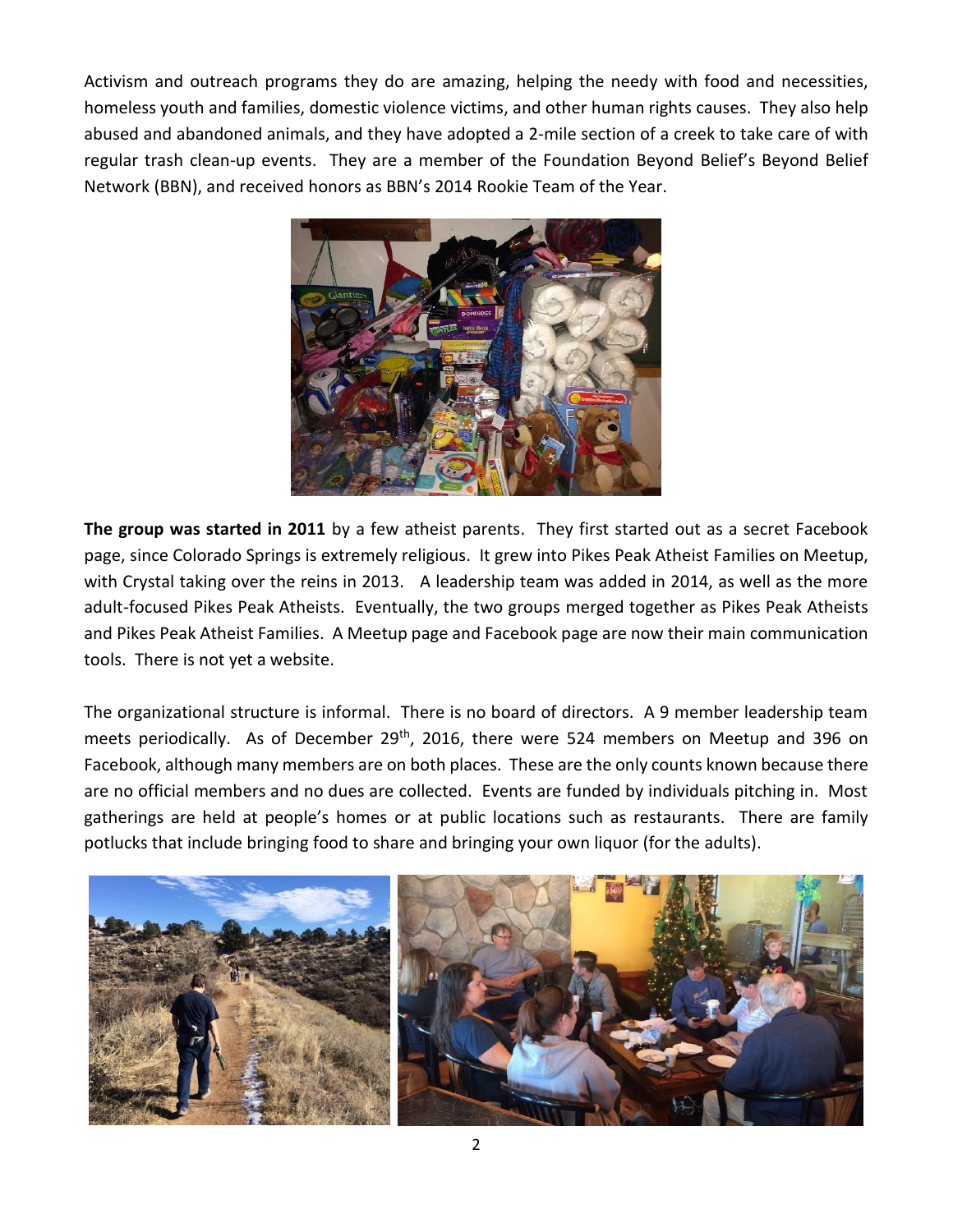The initial concept was to create a family-oriented group of parents and kids. Here is a description of the Meetup group, initially called Pikes Peak Atheist Parents:

Pikes Peak Atheist Parents (PPAP) meetups are a way for atheist parents to get together, support each other and find like-minded peers for our children. The majority of our events are in the Pikes Peak region of Colorado, but there are a handful each year in the Denver area, and events may occur state-wide.

As atheist parents, we want a safe way for our kids to meet and talk freely. We want our young children to be able to get together and play and learn about science and nature. We want our school-aged kids to have a safe group to hang out with, minus the pressure that overly religious peers may place on them. For our pre-teens and teens, we want them to have a safe group of peers with whom they can share experiences.

Everyone in the group is welcome to set up Meet-Ups, so long as they are relevant to atheist parents. Play dates, fun family events, a parent's meeting over coffee or a night out, an event for teens, an atheist speaker coming to town… all of these are great things to post as events.

We are supporters of the separation of church and state. We are also supportive of other local atheist/ humanist and secular groups, and welcome cross-posted events so long as they will likely find interest within our group. We are inclusive with regard to race, gender, sexual orientation, economic background, national origin, primary language spoken, disability, etc… We tend to be a pretty relaxed group and welcome you to come to an event to learn about raising children without religion if you are interested in learning more.

**Supporting families and children has always been the goal of** Pikes Peak Atheist Families (PPAF). Kid-friendly events are particularly hard for secular groups to get going, but they seem to have mastered it. Play dates take place at homes with kids or at public venues and mountain parks. The kids have become used to playing with other children of different ages, and play well together.

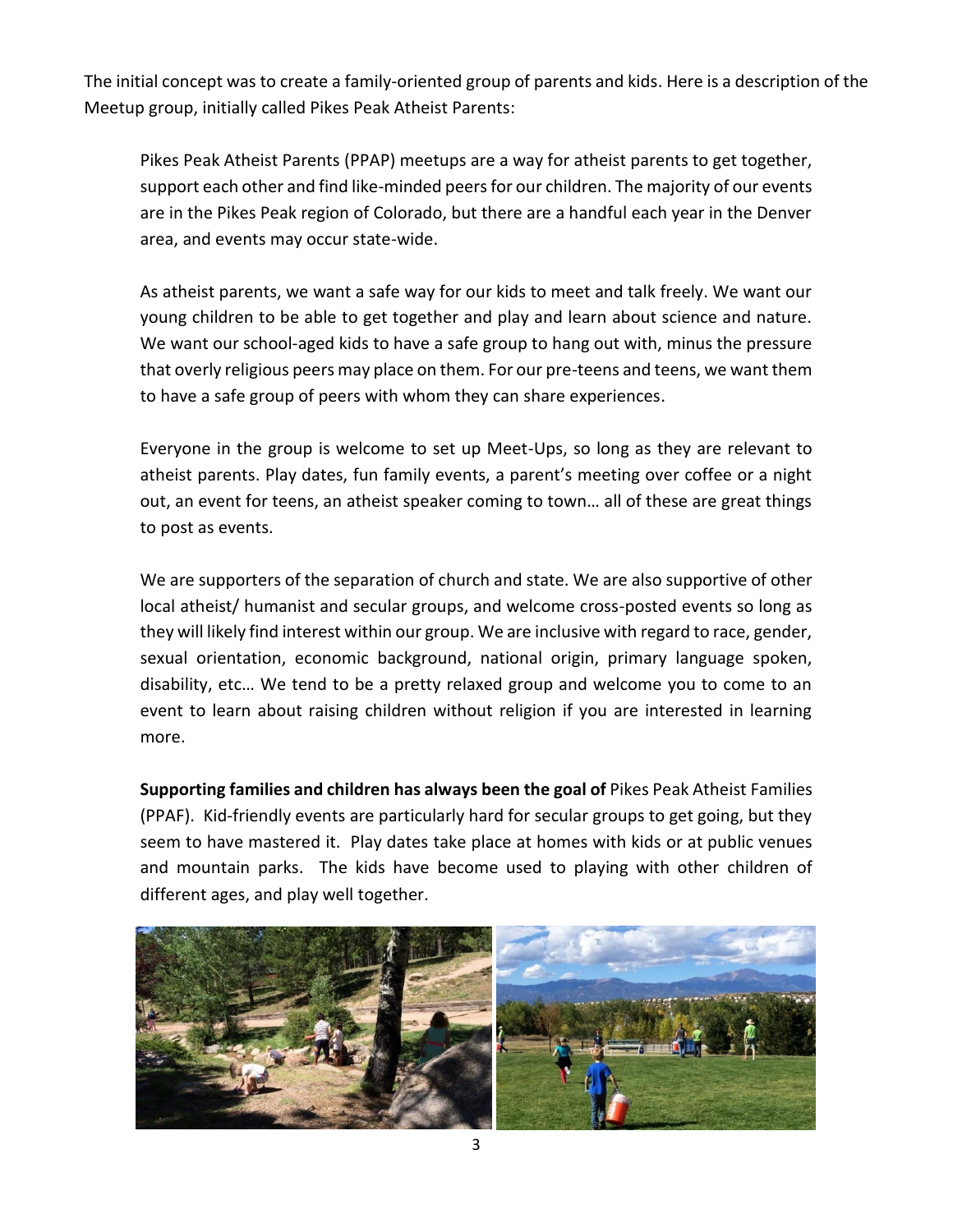Here are Crystal's own words, edited down a little, concerning the evolution from an almost strictly playdate group into a larger community group:

"Members wanted more than the couple of (mostly weekday) events a week that I was able to host. Evening events, adult events, weekend activities, etc… were all requested. I knew that I could not host so many events myself.

There was another atheist group in town, and they were focused on adult events, so I tried to work with them, hoping that we could cross-promote each other's events and build our groups together. However, the organizer of the other group was controlling and unwilling to collaborate. Some of his members wanted to be more involved in hosting events, and in leadership positions within the group, but he was unwilling to let others lead events, and had even kicked people out of his group for imagined infractions. There was a lot of dissatisfaction within the group and with my friends and acquaintances who wanted to be more involved with the atheist organizations in Colorado Springs. I invited them to join me. And they did. And we created the second group at our first meeting, Pikes Peak Atheists, the adult version of the play group.

This was very defining in our group history because before we branched out, we only appealed to people with young children. Once we had a leadership team we could focus on so many more areas (adult events, Round Table Discussions, Charity and Community Service events, physical fitness events, weekend potlucks and parties, etc…). Having a leadership team also allowed us to branch out onto Facebook, and to better define what we are.

After that point, we had lots of people (originally a leadership team of 10 plus some event hosts) running lots of different events. And that continues to this day and to the calendar that you see now. One person cannot successfully run a group like this and have broad appeal. We will never be all things to all people, but we certainly have a much broader appeal than we ever could have before. I still run a lot of events, but as a combined team, we can truly continue to build our group to a stronger community

Once Pikes Peak Atheists (PPA) was formed, the group started having some adult only events, such as parties, Round Table Discussions, and Meet and Greet bar nights. The gender mix in PPA is about 50/50 male to female, which is a more balanced number of women than many other atheist groups are able to attract. Adult-only events allow for unrestricted adult conversations and behavior, without worrying about the kids. Parents and other adults can socialize freely. Drinking is allowed, and at some adult parties, pot smoking is allowed, which is perfectly legal in Colorado. These events are known as "420 friendly", an established term used without specifically mentioning pot.

The PPA and PPAF groups started combining partiesthat were both adult-friendly and kid-friendly, which worked out well. During evening activities, kids will often play together for a while, then watch a movie while adults hang out together in another room playing board games or socializing. Adults can bring alcohol, and so far this has not been a problem. These events are **not** 420 friendly.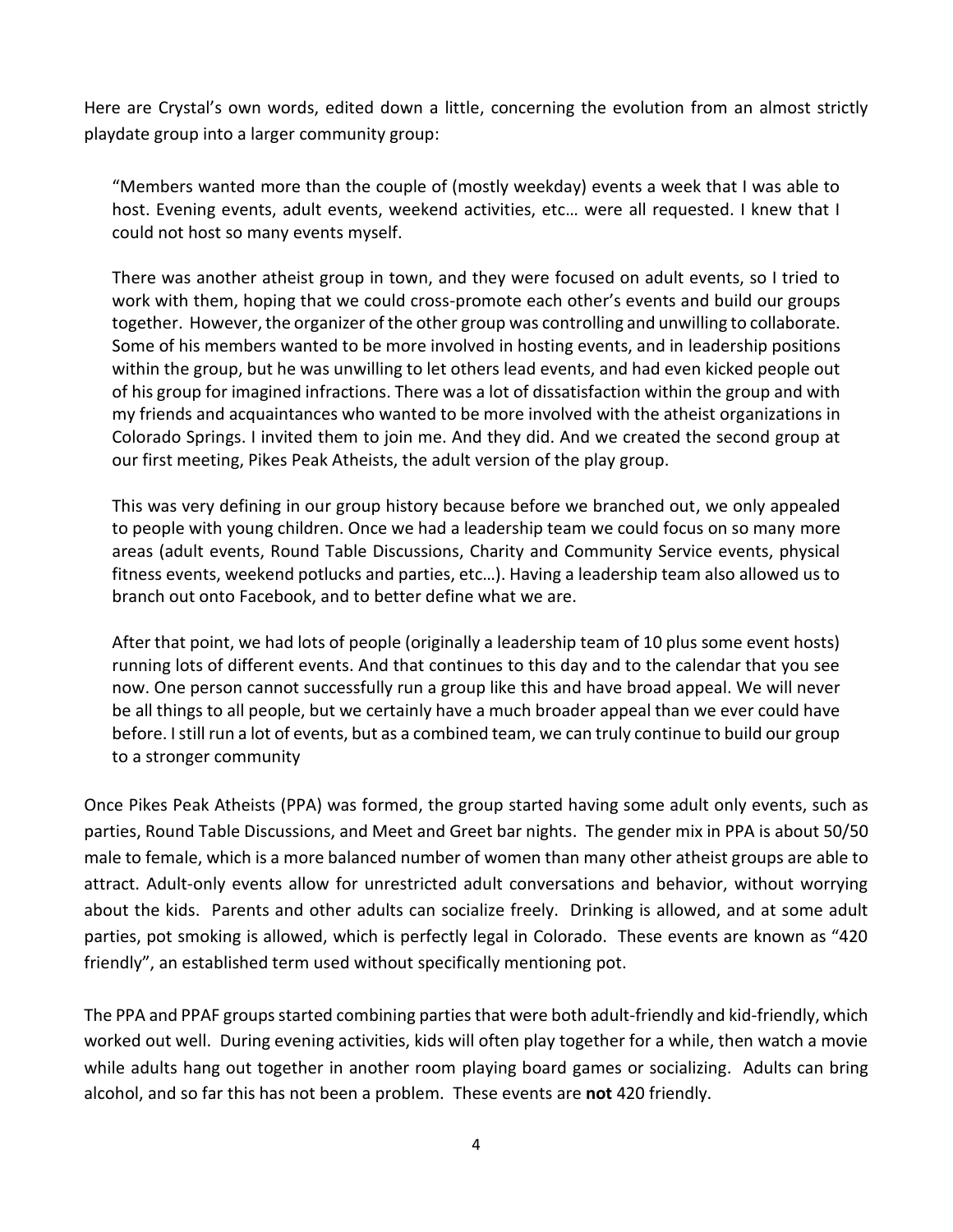

As mentioned previously, the two separate groups combined into one organization. Basically, there are three types of social events: family-friendly, adult-only and supervised kid's events or play dates. Activism such as community service work is also an important part.

**Their Meetup.com page is always full of events** – Here is a typical 3 months or so of events and activities, both summer and winter events, although not listed in exact chronological order. Attendance is usually very good.

- Coffee and Chat New Day Café
- Colorado Springs Take Steps for Crohn's & Colitis
- Talk Like a Pirate Day Mexican Food Potluck Kids Welcome
- Texas Hold 'Em Poker Game Night
- 4<sup>th</sup> Annual Wishing Star Farm Fall Festival Private Party Fun for Everyone
- Round Table Discussion Why Are You an Atheist?
- Creek Week Trash Cleanup
- Cool Science Carnival Day @ UCCS
- Game Night!
- 4 Regional Science Fair Winners Present Science on tap Family Friendly
- Red Rock Canyon Hike  $-31$ <sup>st</sup> Street Entrance
- Make Halloween Cookies, Plus Coffee and Tea for Parents
- Pumpkin Patch and Fall Fun Play Date
- Black Forest Animal Sanctuary Volunteer Day! Adults, Teens, Kids 6
- Treat Steet!!! Family Friendly Halloween Fun
- All Hallow's Eve Adult Only Costume Party
- Round Table Discussion Atheists Reaching Out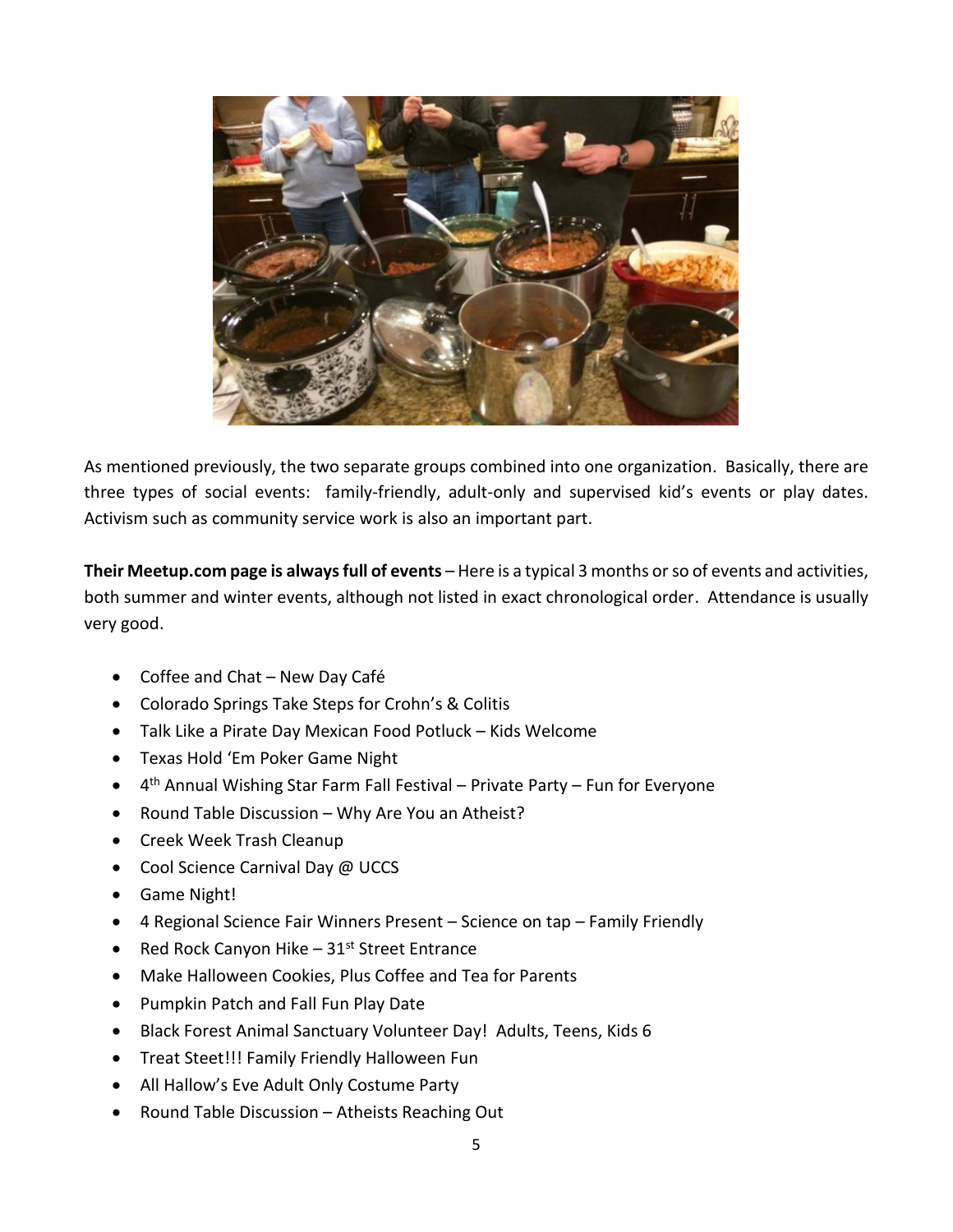- Ute Valley Hike Main Entrance
- Bear Creek Canyon Hike to Cabin
- 3<sup>rd</sup> Annual Pasta Sauce Cook-off Competition and Potluck
- Denver Zoo Free Day
- Garden of the Gods Hike Palmer Trail
- Rampart Park Play Date
- Jump N Jacks Bounce House Play Date
- Thanksgiving Day Do You Want Some People to Hang Out With?
- Opt Outside Family Walk on Black Friday
- Holiday Toy (etc...) Drive for TESSA!
- Leash and Toy Donation Drive for Black Forest Animal Sanctuary
- New Year's Eve Party Adults Only
- Camping Lake Isabel Group Site (next summer)

And it goes on and on.

Pikes Peak Atheists and Pikes Peak Atheist Families is a growing community of freethinkers who all work together and share a common vision of a real secular community. I have now studied how different groups work, and seen how each one is unique. It seems that one common thread is a few individuals who lead the way for others to build on. They must stay on top of things to keep steering the organization in the right direction by constantly learning what works and what doesn't work, then taking the initiative to properly adjust the course.

Again, here are Crystal's own words on *passion* and what motivates her to be so active and involved. It must be catching because she has really helped to inspire others as a positive role model. Read this carefully because it demonstrates how energy comes from within an individual.

"Passion: What drives me - I am driven by the desire to make the world a better place for everyone. In my own little bubble of Pikes Peak Atheists and Pikes Peak Atheist Families in the Colorado Springs area, that means building a community together. Before this group, I never had a big social group or a lot of friends that I was involved with, and now I have so many good friends that I cannot count them on all of my fingers and all of my toes put together. It is empowering. And we do so many great things for local charities and our local community. And we help our members when they need help. And it feels good. It feels so good to have this group of people, this family. There is so much love and kindness and awesomeness within the members of our group. And it gets bigger, better, stronger every single day."